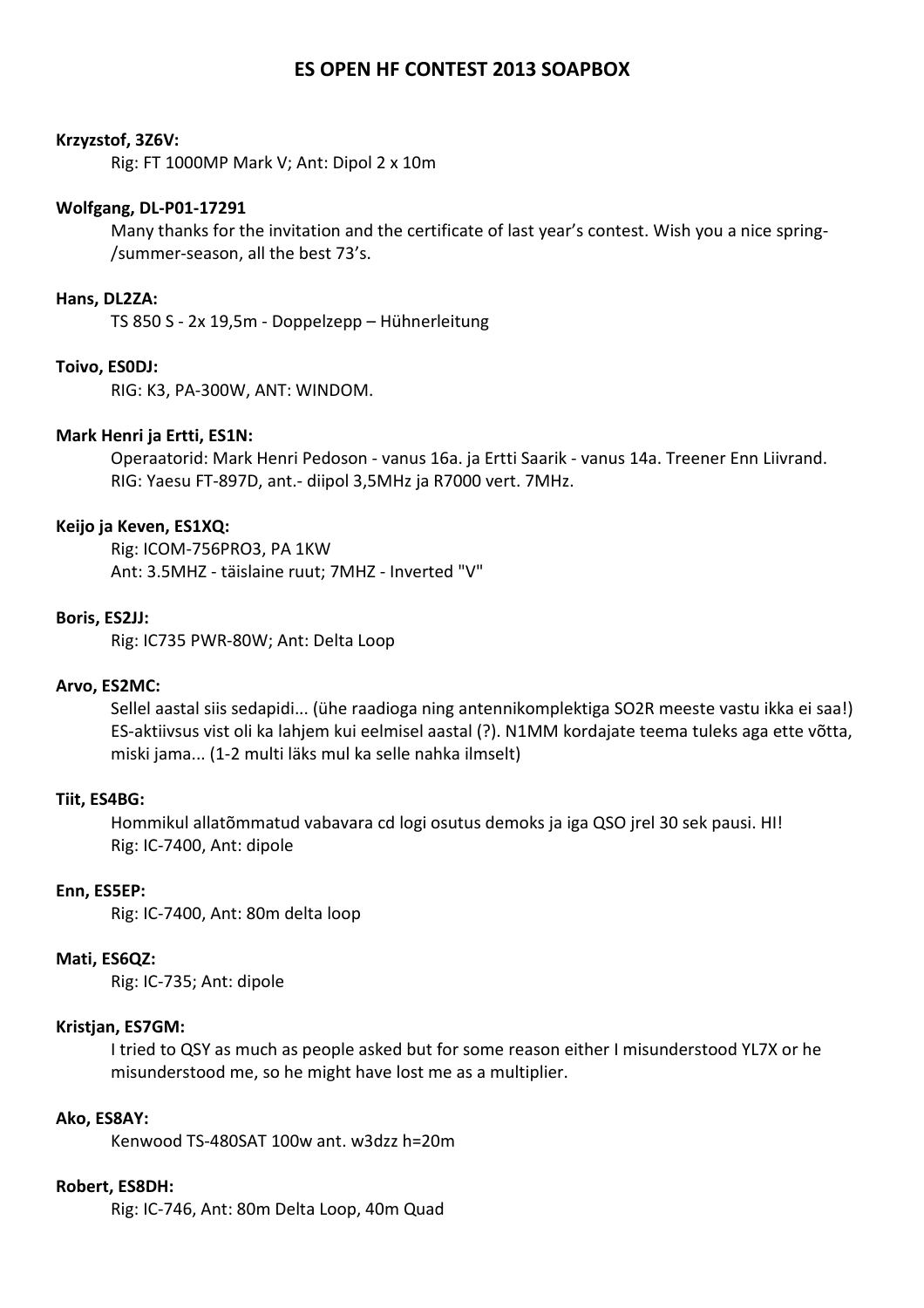### **Alev, ES8TJM:**

Rig: IC-706; Ant: "H" DELTA

### **Tõnis, Teet & Jüri, ES9C**

RIGS Kenwood TS-2000 and Yaesu FT-920, ANTS 80m delta loop and 80m dipole Tegime Multi-One ehk siis D-klassi. Üllatavalt kenasti sujus.

# **Boris, EU1DZ:**

Used FT990 50 watts + dipole

## **Nigel, G3TXF:**

Enjoyed making a few QSOs in the ES Open Contest. Hardly the optimum time of day for working Estonia on 80m! The "repeat QSO" formula is good.

# **Gedas, LY9A:**

Nice to join this fine Contest again. 73 & CU in 2014! FT-1000MP + dipoles.

# **LZ49F:**

TNX 73 Rig: FT-897 Ant: dipole

### **Jari, OH1B:**

During the first 2 periods ES stations were only light whispers on 40m. Rig: ICOM 756 100W, Ant: FD4 Windom

# **Jukka, OH3GZ:**

TS-570 + Dipole

# **Josef, OK1VHV:**

Very bad condx

# **Jean-Jacques, ON3ND:**

Not the best time for me... 73 to all entrants !

# **Jan, PA0ZAV:**

Rig: flex1500 5W; Ant: inv g5rv 16m up above water

### **Frank, PA4N:**

My first ES open contest, and I enjoyed it very much. I did have some trouble at times, making myself heard over the other stations calling (stations closer to ES), but in the end I always made it. And I think I didn't do half bad. Thanks for the nice contest, and CUAGN next year.

Equipment: Elecraft K3 + PA + QRO ATU. Ant: 2x25m inverted Vee doublet, fed with open wire.

### **Yuri, RA3NC:**

Tnx for contest!

### **Vadim, R3PC:**

Rig: FT.450